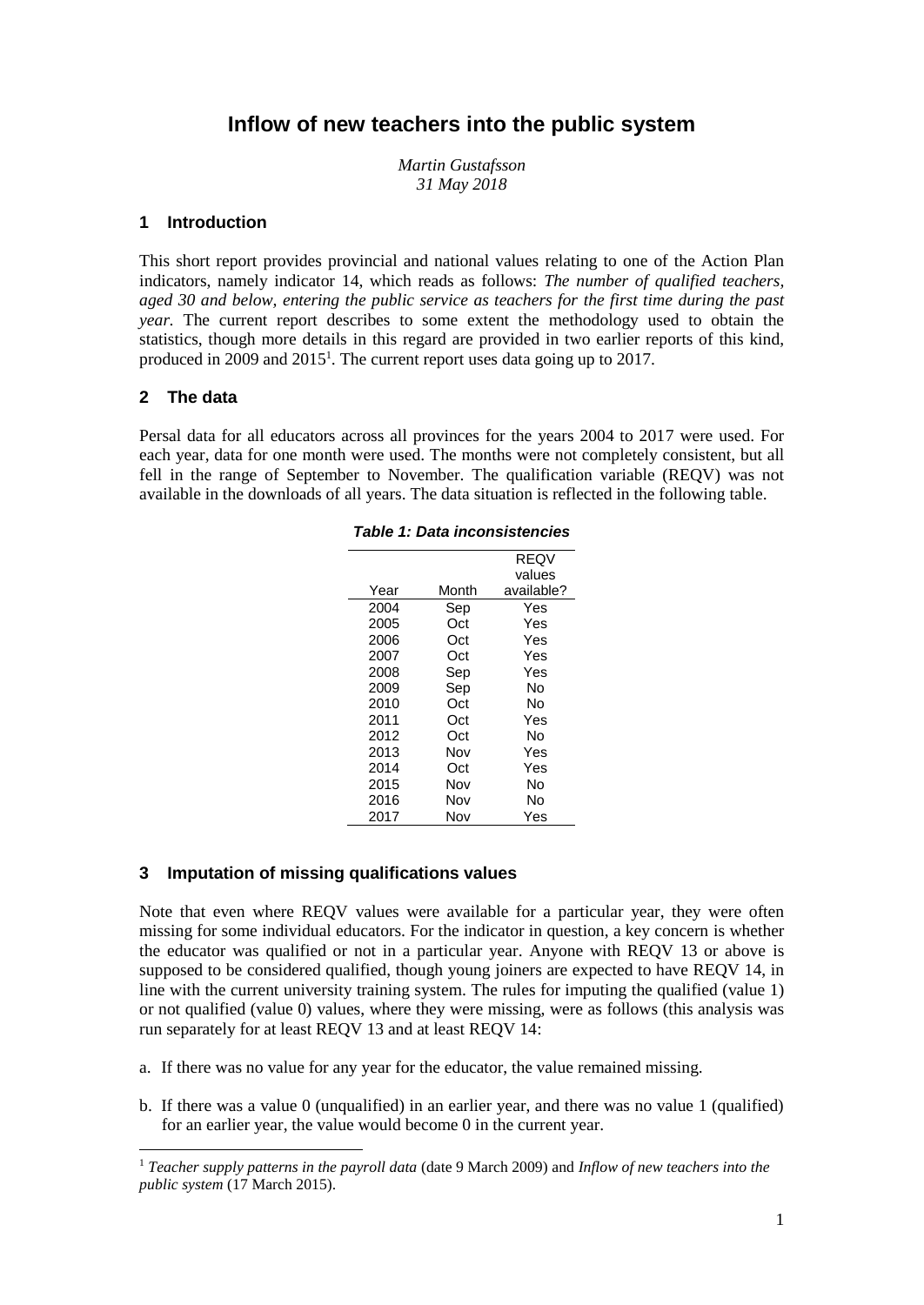- c. If there was a value 0 in a future year, and there was no value 1 for the educator for any future year, the value would become 0 in the current year.
- d. If after following the above steps there were still missing values and the educator was marked as qualified in any year, then the missing value would become 1 (qualified).

# **4 Methodological and data issues**

## **4.1 The extent of multiple entry**

What prevents a straightforward use of just two years of Persal data at a time when calculating indicator values, is the fact that some educators enter more than once. Someone may appear as a joiner in 2005, then be absent during 2006 and 2007, and reappear as a joiner in 2008. To illustrate, analysis of the data indicated that 5.9% of the 589,230 people who were educators in the 2004 to 2014 period, entered the system more than once in the years 2005 to 2014, where entering the system once means being absent in the previous year and present in the current year. The great majority of this multiple entry manifests itself in two entries. 5.3% of the 589,230 educators entered twice during the period in question. The phenomenon of multiple entry means that examining joining whilst using the data from just two consecutive years is likely to result in an over-estimation of the number of joiners. This strengthens the justification for using data from as many years as possible for any one educator, as is done in this report.

# **4.2 REQV data problems**

The reports that precede this one referred to problems with delayed updating of the REQV qualifications variable in Persal. Educators are appointed, but often it takes months or even years before the correct REQV value is entered on Persal. In the meanwhile, the value remains missing. There also seems to be an impression that non-qualified values (REQV 12 and below) are sometimes inserted on Persal pending an inquiry into the educator's qualification status. These issues obviously create problems for anyone trying to track the number of joiners to the public system who are qualified. The imputation of qualifications values described above would to some degree deal with the problems, but less so for more recent years. If an educator has recently joined, and data entry delays have resulted in no insertion of any qualification value in Persal, then there would be no imputation. However, it seems as if the problem with delayed entry of REQV values is less serious in recent years than it was when the 2009 report was written.

## **4.3 Temporary versus permanent**

The fairly large extent to which educators are employed on a temporary basis suggests that indicator 14 values must take into account temporary appointments, and not just permanent ones. To illustrate, in 2014 10% of educators were employed on a temporary basis.

## **5 Results**

[Figure 1](#page-2-0) below provides three different measures of joiners. In the 'simple approach', anyone who was not in the system in the previous year but was present in the current year is counted as a joiner. Given multiple entries, this measure would clearly over-estimate joining as many people would be counted more than once. The curve 'full-range approach' illustrates joiners who were not present in any earlier year (of the years for which data were available). Using this measure could also result in an over-estimate of joining, in particular for earlier years. For instance, a joiner in 2005 would be classified a joiner if she was not present in the data in 2004. However, we do not know whether this person was present in 2003, in which case she should ideally not be counted as a 2005 joiner. For later years, however, one is less likely to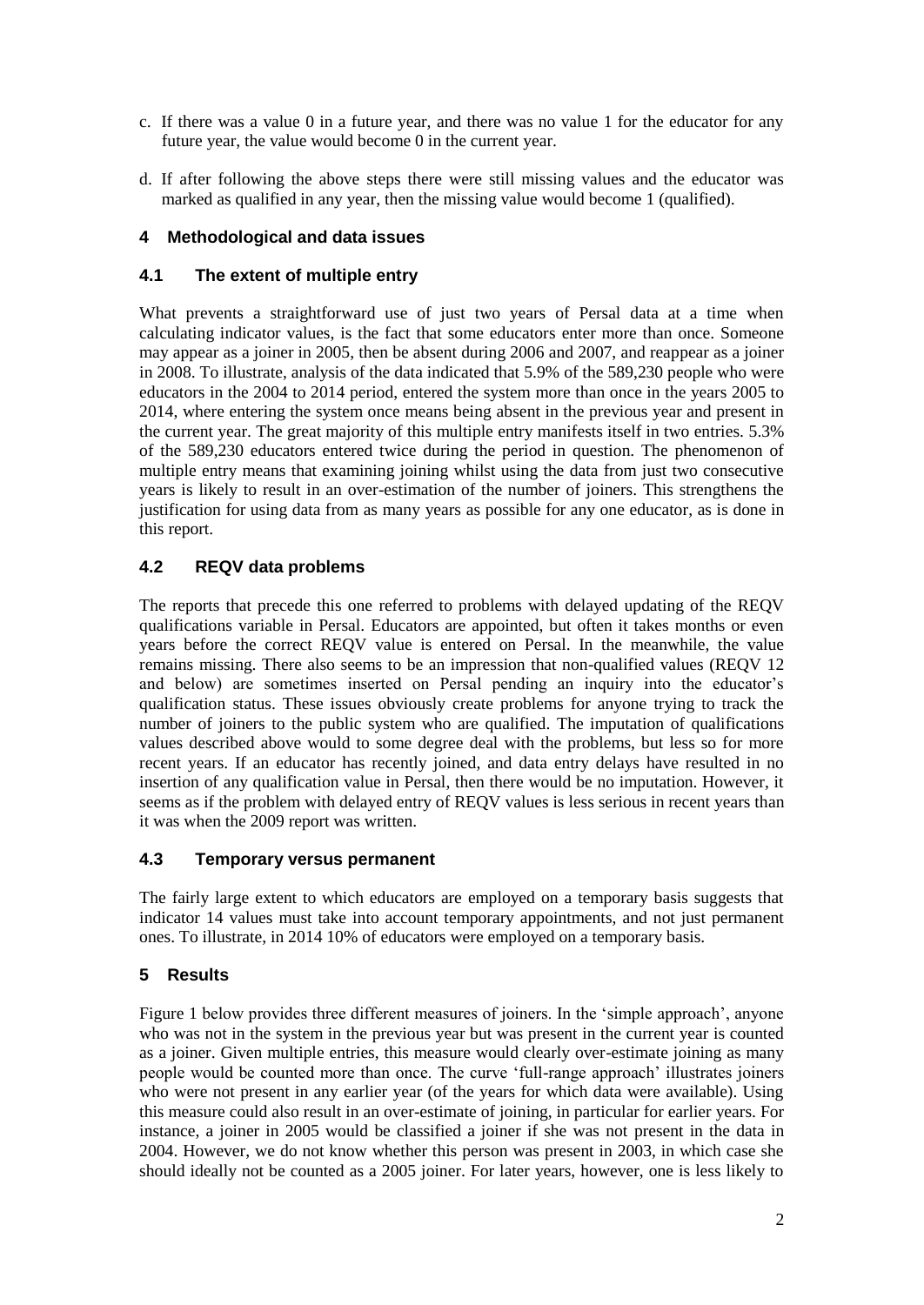encounter this kind of problem. The 'four-year approach' involves looking at just the previous three years, and if the person was not present during those three years, but was present during the current year, the person would be a joiner for the current year. The measure starts in 2007, because the earliest data are from 2004. Though this third measure can also result in an overestimation of joining, its advantage is that the method is the same for each year, so it is possible to compare the trend over some years (specifically the 2007 to 2017 trend).

<span id="page-2-0"></span>

*Figure 1: Effect of multiple entry on joiner statistics*

So what relevant trends are seen in the previous graph? Clearly we should use the second or third measure, but given they are not too different from each other, it is not terribly important which of the two we use. The number of 'first-time' joiners per year has been uneven, within the range 15,000 to 25,000 roughly. The earlier 2009 report had argued that the public system needs to attract at least 10,100 new educators each year. This is simply to maintain the existing stock of educators, without any expansion. That threshold would change over time as attrition and the number of employees reaching retirement age fluctuates. It is not the intention of the current report to analyse this. The actual inflow has never been lower than 15,000 since 2005, and exceeded 20,000 in 2017. This seems positive, particularly if one considers that since around 2011 provinces have faced severe budget constraints, making it difficult to hire more teachers, or even replace departing teachers.

What is striking is the continuous decline between 2010 and 2014, followed by a continuous increase between 2014 and 2017. The following table breaks the 'Four-year approach' statistics from [Figure 1](#page-2-0) down by province, which can assist in interpreting the declines and increases. KwaZulu-Natal and Eastern Cape were major drivers of the 2010 to 2014 decline, with Gauteng and Eastern Cape being major drivers of the post-2014 increase. Two provinces have not seen strong increases in the intake of new educators post-2014: Free State and KwaZulu-Natal. One can speculate that budget constraints reduced the intake in Eastern Cape during the first period, and Free State and KwaZulu-Natal in the second period. It is likely that a combination of enrolment increases and relatively good planning and management of the budget have driven Gauteng's recent contribution to the creation of more employment for teachers. These are speculations, however, and should ideally investigated further.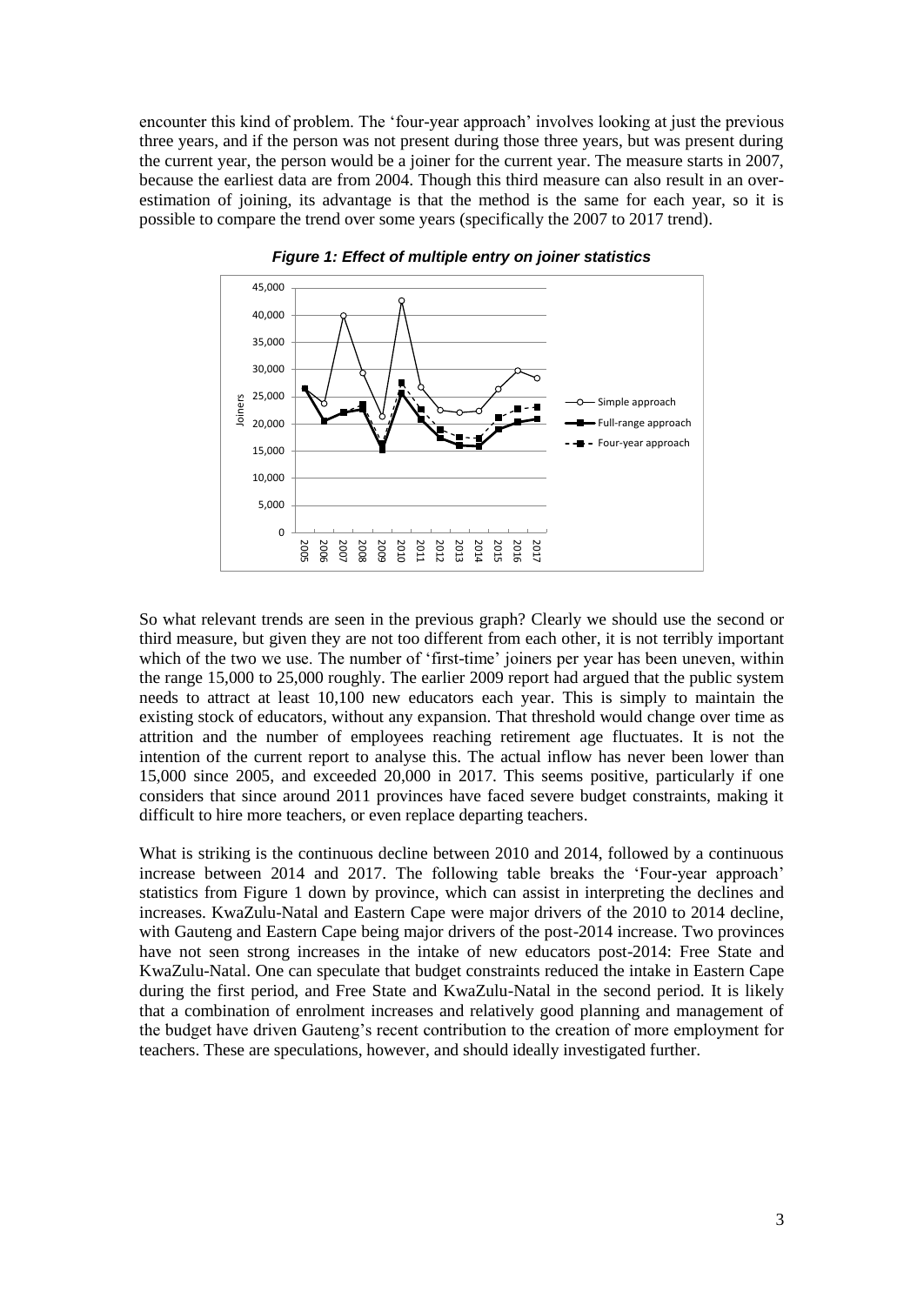*Table 2: All joiners 2007-2017 regardless of age*

|           | 2007  | 2008  | 2009  | 2010  | 2011  | 2012  | 2013  | 2014 | 2015  | 2016  | 2017  |
|-----------|-------|-------|-------|-------|-------|-------|-------|------|-------|-------|-------|
| <b>EC</b> | 3.466 | 3.394 | 3.497 | 4,684 | 1.017 | 629   | 584   | 813  | 1.473 | 2,562 | 2,159 |
| FS.       | 1.201 | 1,369 | 554   | 1,255 | 2,292 | 1,659 | 1,329 | 1135 | 1,500 | 1.469 | 1.102 |
| GP        | 3.795 | 3.636 | 3.213 | 6,352 | 3,666 | 3.939 | 3,870 | 3890 | 4.994 | 4.799 | 6.227 |
| <b>KN</b> | 6.705 | 6,945 | 3,931 | 7,721 | 7,705 | 6,690 | 4,693 | 4882 | 4,680 | 5,860 | 4,533 |
| LP        | 1.964 | 2.900 | 1,593 | 2,496 | 2,316 | 1.197 | 1,368 | 1396 | 1.619 | 1.874 | 2,238 |
| MP        | 1.672 | 2.006 | 1.022 | 1.518 | 1.178 | 1.447 | 1.177 | 1399 | 1.695 | 1.715 | 1.844 |
| <b>NC</b> | 664   | 655   | 368   | 382   | 390   | 490   | 1,196 | 622  | 861   | 721   | 893   |
| <b>NW</b> | 961   | 384   | 781   | 1,241 | 2.418 | 1.157 | 1,478 | 1390 | 1.531 | 1.591 | 1.709 |
| <b>WC</b> | 1.693 | 2.265 | 1.430 | 1.915 | 1,689 | 1.759 | 1,840 | 1849 | 2.772 | 2.142 | 2,405 |
|           |       |       |       |       |       |       |       |      |       |       |       |

SA 22,121 23,554 16,389 27,564 22,671 18,967 17,535 17,376 21,125 22,733 23,110 *Note: A four-year approach was followed, meaning for instance that for someone to be a joiner in 2007, they should not have been present in Persal in 2004, 2005 or 2006 (hence four years of data were considered).*

Ideally, the bulk of the new inflow should consist of young teachers. [Figure 2](#page-3-0) below repeats two of the curves from [Figure 1](#page-2-0) for educators aged 30 or below in the year of entry. Over the longer term, the inflow of younger teachers has grown faster than the overall intake. This is a positive trend. Yet by 2017, fewer than half of joiners were young – only 57% of them were age 30 or below.

<span id="page-3-0"></span>

*Figure 2: Effect of multiple entry on young joiner statistics*

[Table 3](#page-3-1) below breaks the 'Four-year approach' series from the previous graph down by province.

| Table 3: Young joiners 2007-2017 |  |
|----------------------------------|--|
|----------------------------------|--|

<span id="page-3-1"></span>

|           | 2007  | 2008  | 2009  | 2010  | 2011   | 2012  | 2013  | 2014  | 2015   | 2016   | 2017   |
|-----------|-------|-------|-------|-------|--------|-------|-------|-------|--------|--------|--------|
| EC        | 745   | 859   | 1.142 | 1.948 | 440    | 366   | 327   | 485   | 855    | 1,230  | 1,157  |
| FS        | 415   | 467   | 268   | 612   | 767    | 1,083 | 811   | 860   | 1.026  | 1.046  | 788    |
| GP        | 1041  | 955   | 1.081 | 1.794 | 1,488  | 1,819 | 1,937 | 2.047 | 2,667  | 2.844  | 3,606  |
| KN        | 3.760 | 3,859 | 2,460 | 4,621 | 4,658  | 3,634 | 2.917 | 2,960 | 2.779  | 3.405  | 2,616  |
| LP        | 195   | 339   | 259   | 511   | 760    | 500   | 656   | 664   | 833    | 990    | 1,178  |
| MP        | 366   | 452   | 302   | 556   | 564    | 720   | 606   | 797   | 827    | 1.027  | 1.077  |
| <b>NC</b> | 202   | 230   | 164   | 164   | 190    | 228   | 369   | 304   | 457    | 392    | 414    |
| <b>NW</b> | 158   | 117   | 184   | 294   | 537    | 451   | 662   | 720   | 895    | 1.002  | 1,028  |
| <b>WC</b> | 488   | 594   | 523   | 751   | 825    | 903   | 1,069 | 1.070 | 1.681  | 1,258  | 1,423  |
| SA        | 7.370 | 7.872 | 6.383 | .251  | 10.229 | 9.704 | 9,354 | 9.907 | 12.020 | 13.194 | 13.287 |

*Note: A four-year approach was followed.*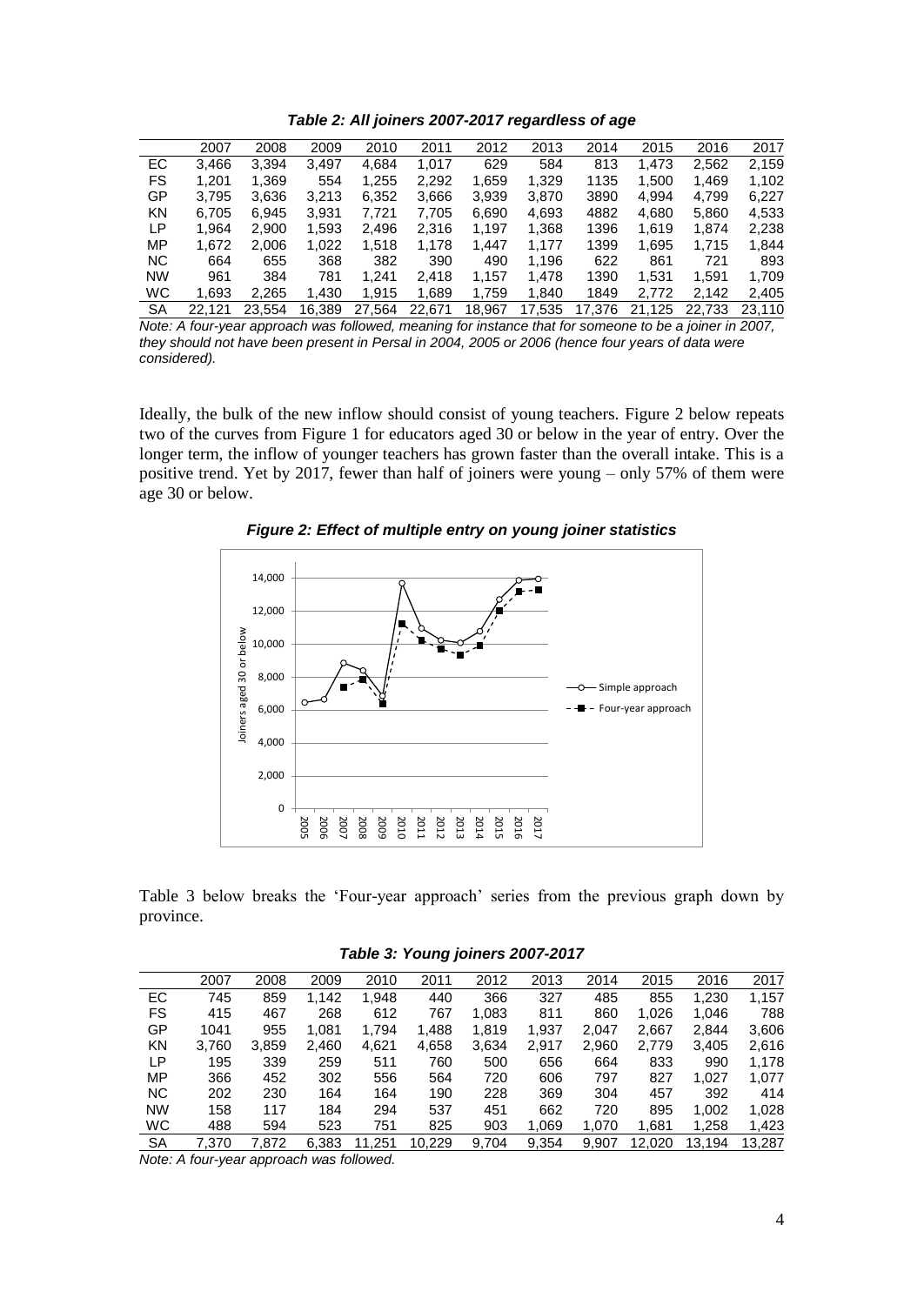[Figure 3](#page-4-0) illustrates the breakdown of the 'four-year approach' curve from the previous graph, by qualification status. Here 'best ever is REQV 14' means the educator has REQV 14 or above in at least one year in the range 2004 to 2017, and 'best ever is unqualified' means that the educator had REQV values, but all below the REQV 13 threshold, while 'missing throughout' means there was no qualification data for the educator from any year. For young educators, REQV 14 should be considered the minimum requirement, while older teachers may have REQV 13 and still be considered qualified. The problem of missing values is clearly seen. Earlier reports discussed this in some depth.

<span id="page-4-0"></span>



[Table 4](#page-4-1) below provides the provincial breakdown of the sum of the REQV 13 and 14 (or above) segments from [Figure 3.](#page-4-0) If one compares [Table 4](#page-4-1) to [Table 3](#page-3-1) one sees that the percentage of young joiners who are qualified (in the sense of having at least REQV 13) appears to drop, for instance from 75% in 2013 to 44% in 2017. This is not mainly because joiners are becoming less qualified, but because there are delays in updating the REQV value in the Persal data. For any year, the true number of qualified young joiners would be somewhere between the figures seen in [Table 4](#page-4-1) and the figures seen in [Table 3.](#page-3-1)

<span id="page-4-1"></span>

|           | 2007  | 2008  | 2009  | 2010  | 2011  | 2012  | 2013  | 2014  | 2015  | 2016  | 2017  |
|-----------|-------|-------|-------|-------|-------|-------|-------|-------|-------|-------|-------|
| <b>EC</b> | 709   | 798   | 944   | 1,352 | 232   | 299   | 199   | 380   | 734   | 940   | 550   |
| <b>FS</b> | 347   | 380   | 219   | 431   | 529   | 582   | 624   | 534   | 654   | 551   | 295   |
| GP        | 993   | 897   | 860   | 1,226 | 1,184 | 1,384 | 1,661 | 1.774 | 1,792 | 1,933 | 1,724 |
| KN        | 2,185 | 2.160 | 1,527 | 2.241 | 2,540 | 1.674 | 2,243 | 2,082 | 2,169 | 2,293 | 1,451 |
| LР        | 153   | 251   | 226   | 356   | 485   | 400   | 598   | 608   | 605   | 535   | 638   |
| MP        | 355   | 432   | 261   | 490   | 437   | 592   | 535   | 743   | 705   | 903   | 856   |
| <b>NC</b> | 146   | 162   | 131   | 118   | 157   | 163   | 188   | 219   | 249   | 176   | 128   |
| <b>NW</b> | 151   | 110   | 154   | 238   | 335   | 356   | 589   | 583   | 395   | 425   | 347   |
| <b>WC</b> | 456   | 543   | 402   | 639   | 754   | 759   | 942   | 971   | 1.135 | 681   | 400   |
| SA        | 5.495 | 5,733 | 4.724 | 7.091 | 6,653 | 6.209 | 7.579 | 7.894 | 8.438 | 8.437 | 6.389 |

*Table 4: Young qualified joiners 2007-2017 (under-estimated)*

*Note: Only people who were aged 30 or below in the year in which they were counted appear. A fouryear approach was followed. Only educators who at any point (in any of the eight years) had at least REQV 13 or 14 according to the Persal data were counted.*

To complete the picture, the following table provides the same statistics as [Table 4,](#page-4-1) except here people of any age were considered.